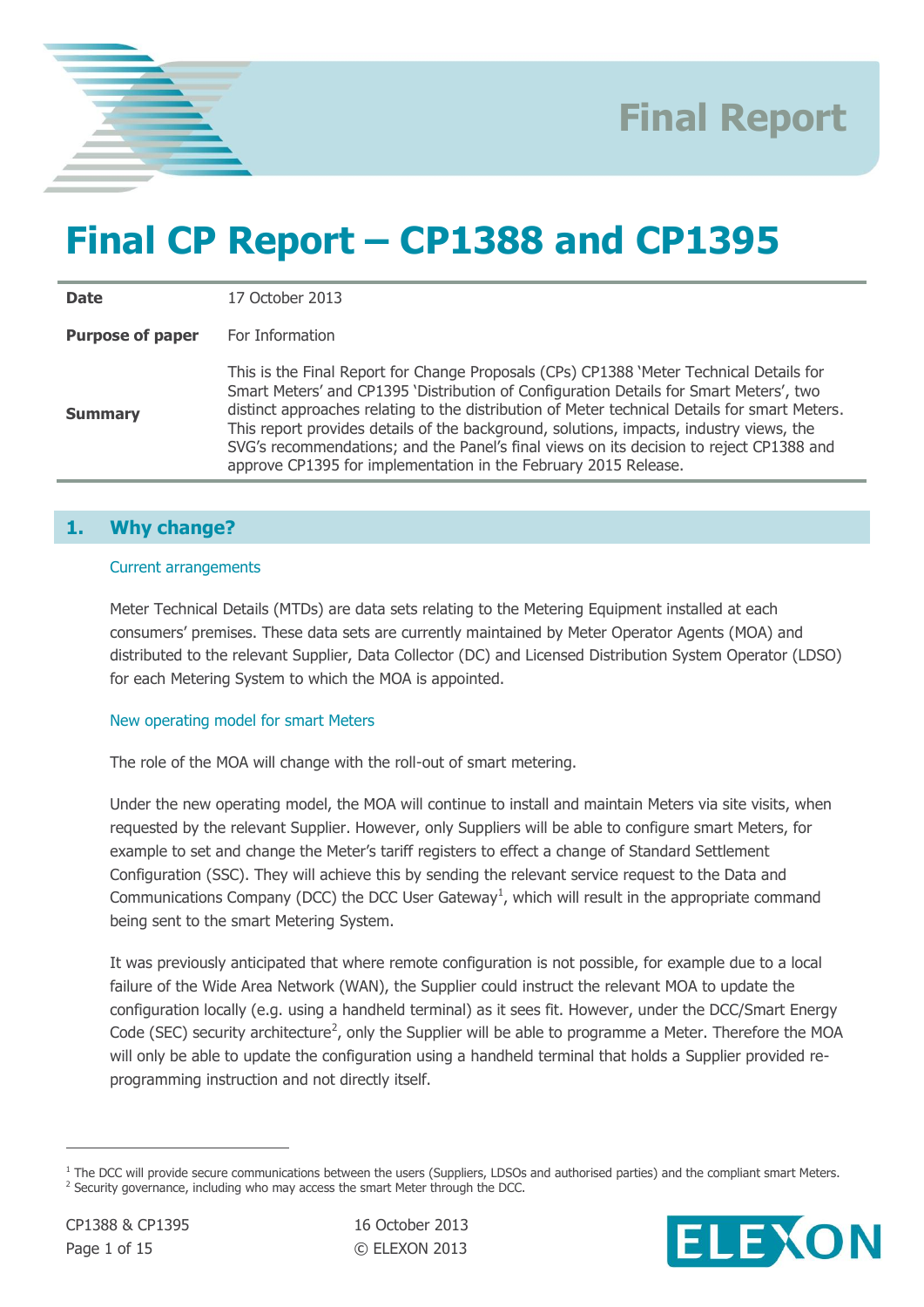



### **Amending the BSC to reflect the new operating model**

A Balancing and Settlement Code (BSC) – Master Registration Agreement (MRA) Working Group ('group') discussed the best approach for amending the BSC to reflect the new operating model. A number of options were considered; with one option being fully developed that combined the elements of the various solutions that had the most support. You can find the consultation carried out by this group, and responses from industry, on the [consultations page of the BSC Website.](http://www.elexon.co.uk/about/insights-consultations-cpcs/consultations/6/?show=5&type=all&sortby=consultation_issue_date)

#### CP1388 'Meter Technical Details for Smart Meters'

ELEXON raised the group's preferred option as CP1388. We also raised MRA Data Transfer Catalogue (DTC)  $CP3380<sup>3</sup>$ , to capture the new data flows in the DTC.

We issued CP1388 for CP Impact Assessment (IA) on 28 December 2012 as part of CP Circular (CPC) 00722.

When we first presented CP1388 to the Supplier Volume Allocation Group (SVG) for decision on 5 March 2013 [\(SVG145/05\)](http://www.elexon.co.uk/meeting/svg-145/), the Authority had not yet approved Modification Proposal P292 'Amending Supplier & [Meter Operator Agent responsibilities for smart Meter Technical Details'](http://www.elexon.co.uk/mod-proposal/p292/), which E.ON had raised in order to provide a 'hook' in the BSC to enable a detailed solution. Without P292 approval, the SVG could not make a decision on whether to approve or reject CP1388, as the CP required the relevant 'hook' in the BSC to be approved first.

In March 2013, when making a recommendation to the Panel, the SVG could not make a unanimous endorsement of CP1388, but all members agreed at the time that 'no change' is not an option. It therefore recommended by majority that the Panel reject CP1388.

#### CP1388 education session

When discussing P292, the Panel was aware that there were divergent views on a detailed solution. It therefore asked ELEXON to hold a session to explain CP1388 to the industry and see if any new opinions or solutions would be raised. We held the session on 20 June 2013, which covered the details of CP1388 and the various other options considered by the group.

Whilst no new views were raised, British Gas made it known that it intended to raise an alternative to CP1388. This CP, it advised, would be based on a 'minimal change' principle.

## CP1395 'Distribution of Configuration Details for Smart Meters'

British Gas raised CP1395 on 19 July 2013 to address the issue for how configuration details are provided between the Supplier and the end users. It thinks that retaining the use of the D0149 'Notification of Mapping Details' / D0150 'Non Half-hourly Meter Technical Details' aligns closer to the agreed minimal change principle than CP1388 and addresses any possible ambiguity that may arise during the change of



<sup>&</sup>lt;sup>3</sup> This is on hold pending the outcome of CP1388.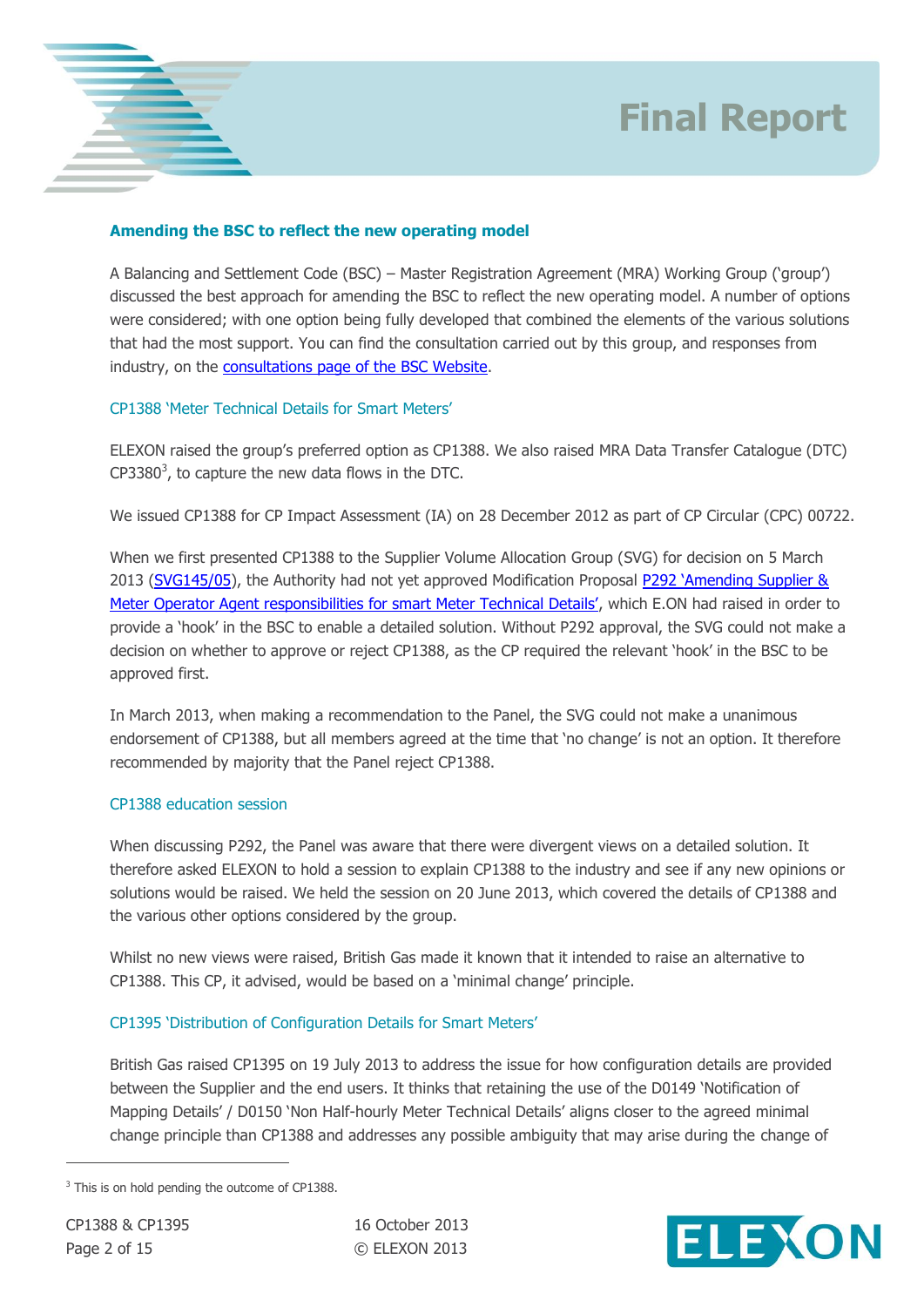

Supplier (CoS) processes, in particular around what set of flows a Supplier should be expecting to receive and from whom – i.e. is a Supplier and its systems waiting for the receipt of the D0149/D0150 or new Smart Device Details and Smart Meter Configuration Details. It also noted that then any implemented change would be a short term solution should a central MTD register be implemented.

## **2. Solution**

This section sets out the two solutions for managing MTDs for smart Meters as identified in CP1388 and CP1395. Although there may be other options, BSC Parties did not raise these through a CP. As such, we asked participants to assess the merits of CP1388 and CP1395 against the baseline and each other.

Both changes are based on the same assumptions.<sup>4</sup>

### CP1388 solution

For smart Meters, it was proposed that MTD are split into two flows:

- Smart Device Details consisting of information that would have been sourced by the MOA based on the Meter and other smart equipment installed on site; and
- Smart Meter Configuration Details consisting of register mappings and other configuration data that can be set or amended by the Supplier remotely via the DCC.

Responsibility for sourcing and maintaining the Smart Device Details would have remained with the MOA. The MOA would have provided the Smart Device Details to the Supplier when it installed, replaced or removed a smart Meter, or when it made any changes to the Smart Device Details.

Responsibility for sourcing and maintaining the Smart Meter Configuration Details would have rested with the Supplier.

Whenever there was a change to the Smart Device Details, the Supplier would have forwarded the Smart Device Details to the LDSO (and optionally to the Non Half Hourly (NHH) DC).

Whenever there was a change to the Smart Meter Configuration Details, the Supplier would have forwarded these to the NHHDC and LDSO (and optionally to the MOA).



<sup>&</sup>lt;sup>4</sup> It is assumed that:

Where a smart Meter is serviced by the DCC, security and communications details will remain the responsibility of the DCC and its service providers.

Where there is a need to transfer security and communications details, this will be via the DCC User Gateway and that the interface definitions will form part of SEC governance. This would include the transfer of such data to and from the DCC and Smart Metering System Operators (SMSO) on an 'opt-in'/'opt-out' of DCC Services (i.e. for Non Domestic, Profile Class 3 and 4 Metering Systems).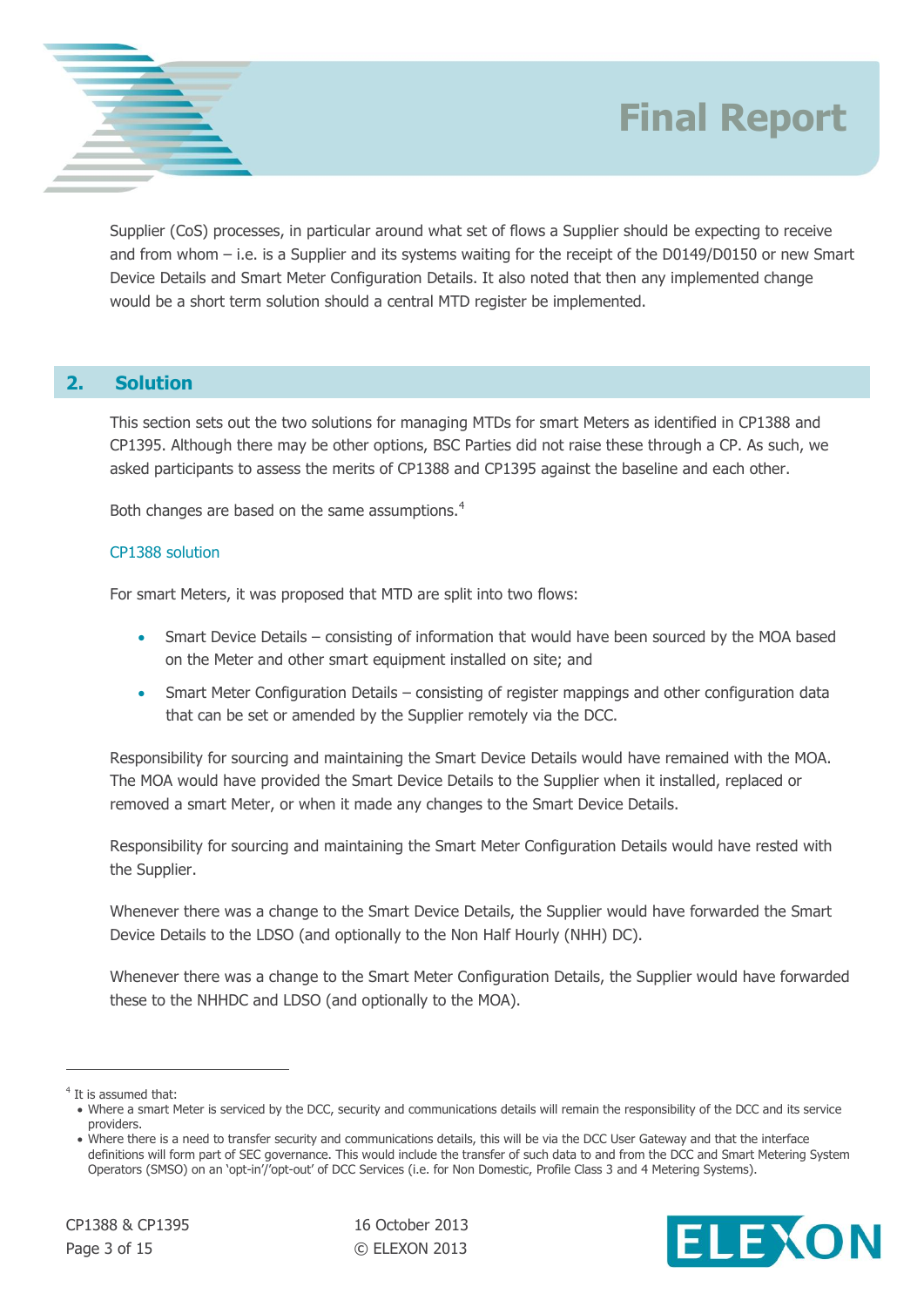

The Supplier would not have been required to send the Smart Device Details and Smart Meter Configuration Details as a pair, but may have chosen to do so.

The Supplier would also have been responsible for distributing the Smart Device Details and Smart Meter Configuration Details to the appropriate participants on change of MOA and change of NHHDC and to the new Supplier on CoS.

### CP1395 solution

Suppliers will be responsible for maintaining accurate Smart Meter Configuration Details, consisting of register mappings and other configuration data that can be set or amended by the Supplier remotely via the DCC.

The MOA will retain responsibility for the collation and distribution of MTDs and will continue to use the D0150 and D0149 data flows for these purposes, irrespective of whether the Meter is smart or non-smart.

Following remote configuration of a smart Meter (on initial installation, Meter exchange, change of SSC etc), the Supplier will provide the new configuration details to the MOA. The method of transfer will be by agreement between the Supplier and the MOA, including bi-lateral (DTC) flows, internal system flows or a new standard industry flow (the Smart Metering Configuration Details flow).

Any Supplier requests for the MOA to install other smart metering equipment (such as a communication hub or In-Home Display) and confirmation by the MOA will be subject to bi-lateral agreement between the Supplier and the MOA. This does not preclude a separate standard industry flow(s) being developed under the MRA, if required.

Attachment A shows the approved redlined changes for CP1395.

## **Justification, benefits and drawbacks for CP1388 or CP1395**

Provided here is a summary of why each proposer believed their solution to be better than the baseline and the other CP.

Both solutions are compatible with the new operating model for smart Meters. This is set out in the Legacy System Changes (Enduring) v2.0 paper and details how the Supplier will discharge its responsibilities, as defined by P292, for MTDs for smart Meters.

#### CP1388 justification

The proposed solution reflects the preferred solution of the BSC-MRA group and of respondents to the group's consultation.

The proposed change reflects the revised responsibilities set out in P292 and avoids making the MOA a "post-box" for configuration changes made by the Supplier. Given that configuration changes will usually be

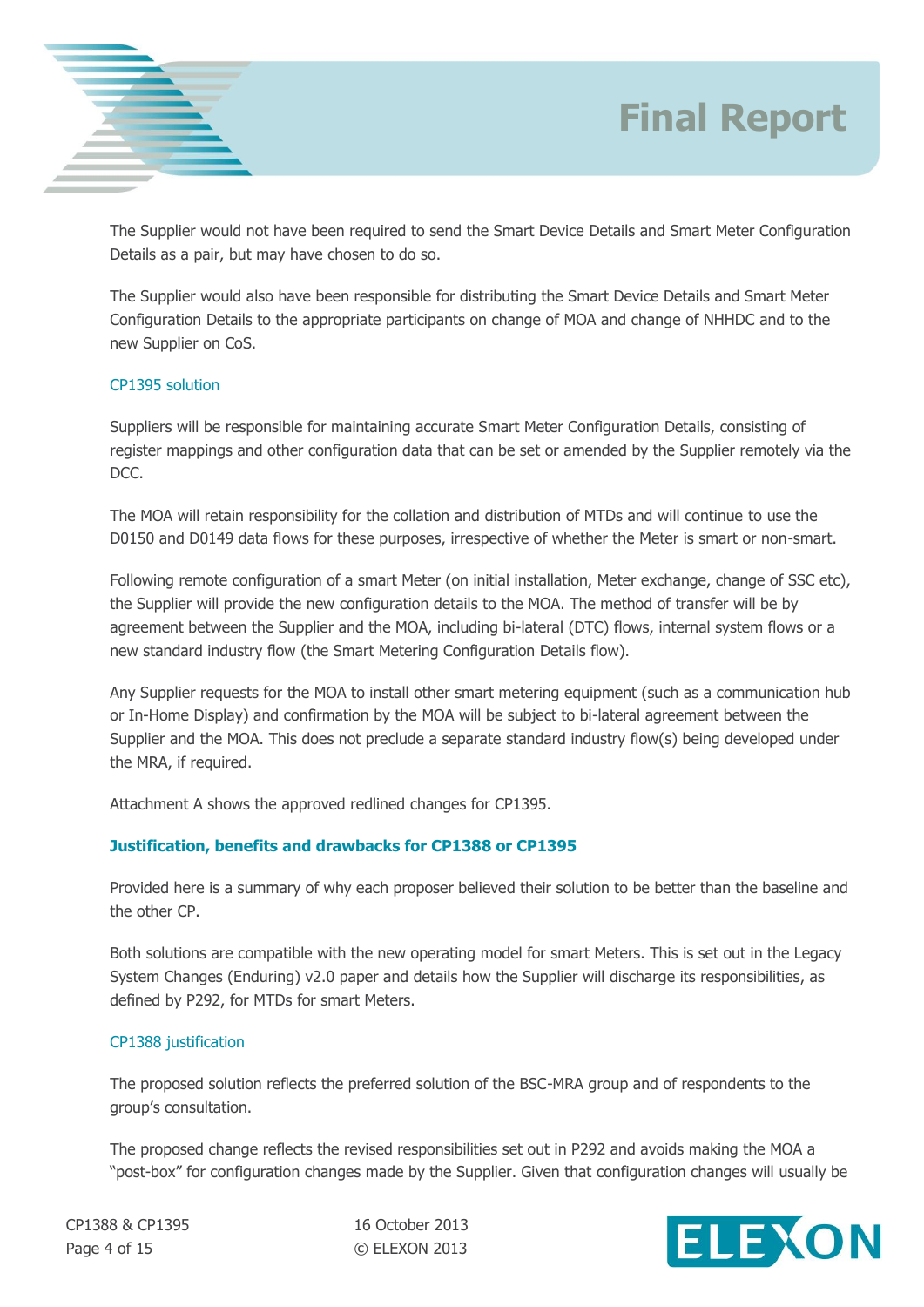

made by the Supplier, moving responsibility for distributing data from the MOA to the Supplier will ensure that NHHDCs and LDSOs receive the data they need from a single source at the same time as the Meter readings. The recipients will know who to chase for missing details.

CP1388 would have needed to be run in parallel with legacy arrangements.

CP1388 would have introduced greater risk than CP1395 in terms of implementation impact and costs. However, it was less risky in terms of timeliness and accuracy for distribution of MTDs and Meter readings to the NHHDC, and therefore posed less risk to Settlement.

Using new data flows is "cleaner" as it better reflects the separation of responsibilities between Suppliers (who will remotely configure Meters and provide the data that NHHDCs need to process readings) and MOAs (who will still be the source of information, like the Meter Asset Provider (MAP) and test dates, which are not required immediately, if at all, by the NHHDC). This would have therefore helped in exception reporting and performance monitoring as there would have been clear accountability for sending the dataflows.

### CP1395 justification

Retaining the use of the D0149/D0150 aligns closer to the Smart Metering Implementation Programme's (SMIP's) agreed minimal change principle than CP1388 and introduces less risk and costs<sup>5</sup> in terms of implementation.

The extended use of the D0149/D0150 removes any possible ambiguity during the CoS processes around what set of flows a Supplier should be expecting to receive. That is, the Supplier will not have to anticipate whether they should expect the D0149/D0150 or the new Smart Device Details and Smart Meter Configuration Details. In terms of missing MTD on CoS, the new Supplier needs to understand from whom it is expecting the MTD. If not addressed, these issues could potentially contribute to poor customer experience through CoS events, but more importantly (from a BSC point of view) it adds risks to Settlement of poor data quality. It is difficult to track missing data if there is uncertainty around the nature of the data and its source.

In exploring options for the centralisation of services under the DCC in the Ofgem Smarter Markets Smart Change of Supplier workstream, it has been suggested that the DCC could become a central point for the storage and communication of MTDs. If a central MTD register were to be implemented then any changes implemented here may be a short term solution. If MTDs are centralised, costs can be avoided by minimising the cost of implementation and amount of change and disruption to current business processes. Therefore, CP1395 may result in less wasted effort and cost than CP1388 if future solutions are developed that place less reliance on the need to distribute MTDs (for example, through the smarter markets work), but if a 'CP1388 like' solution becomes the enduring solution, then this would not be the case.



<sup>&</sup>lt;sup>5</sup> Whilst most participants haven't provided actual costs, it is clear from the responses that the costs of CP1388 will be significantly more for most than the costs for CP1395.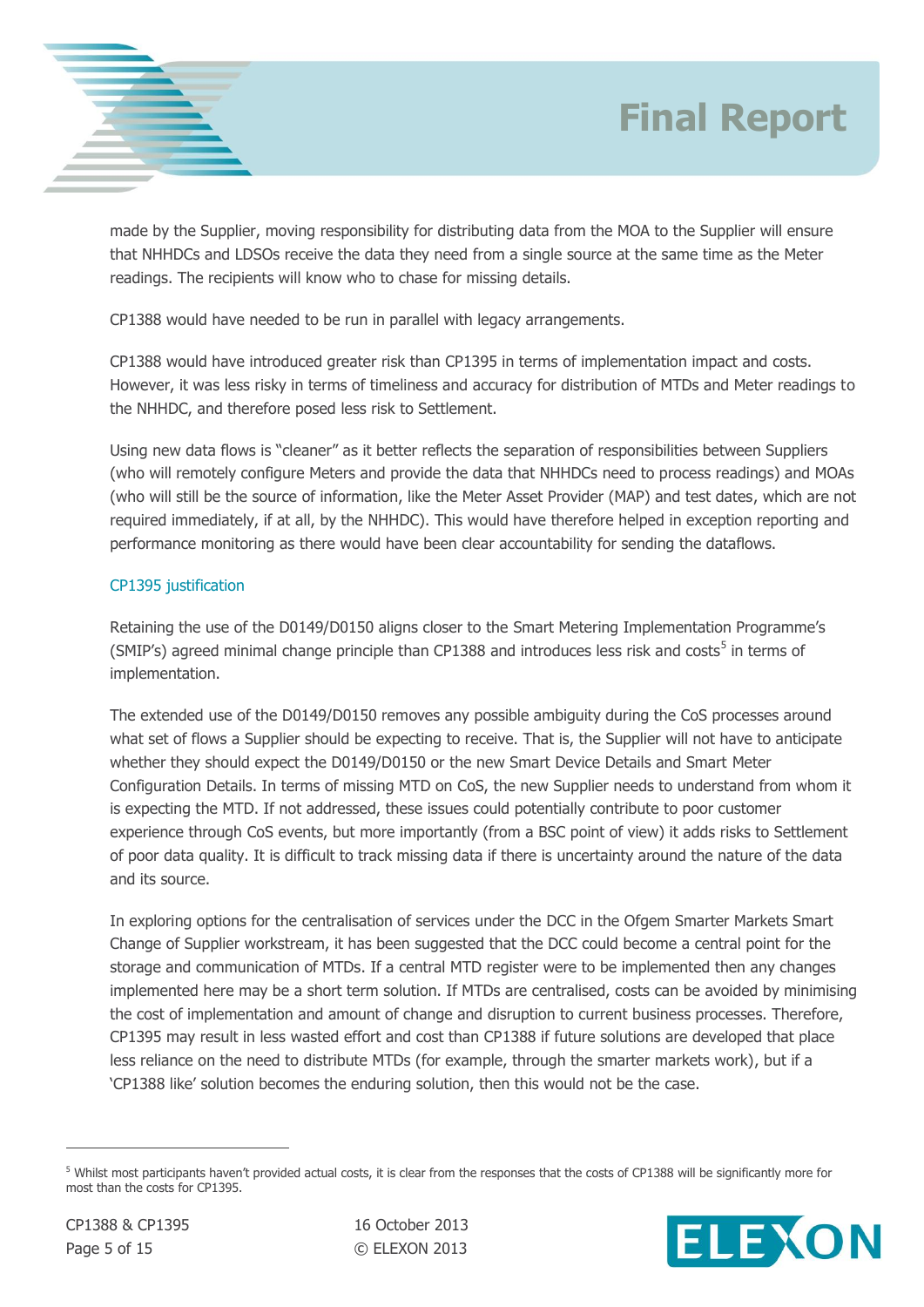

However, under CP1395, the NHHMOA would just be performing a 'pass through' function, which is unlikely to be as efficient as sending the data directly between the participant that carries out the configuration (the Supplier) to the participant that needs the configuration (the NHHDC). This introduces the risk of lateness and error in the MTDs and in interpreting the Meter readings.

## **3. Consequential changes arising from CP1388/CP1395**

ELEXON has also identified, and the SVG at its 1 October meeting (SVG152) discussed, potential future changes that could further impact how MTDs are exchanged or reduce the need to transfer MTD.

### **Change of Measurement Class**

The scope of both CP1388 and CP1395 exclude the change of Measurement Class (CoMC) processes. This is because further consideration is needed in the wider context of potential changes to the Metering Codes of Practice and the use of elective Half Hourly (HH) metering. These processes are likely to be subject to a subsequent CP, which will also need to take into account any matters arising from Issue 49 'Change of [Measurement Class \(CoMC\) process for Advanced Meters'](http://www.elexon.co.uk/smg-issue/issue-49-change-of-measurement-class-comc-process-for-advanced-meters/).

## **PARMS Serials**

Remote configuration by Suppliers may change the MTD risk to the extent that a Performance Assurance Reporting and Monitoring System (PARMS) Serial is not required for smart Meters, but needs to be run off for non-smart Meters. However, the Performance Assurance Board (PAB) may want changes to the relevant PARMS Serials if it deems it necessary (other options may deliver the same assurance), which may include:

- For CP1388, changes to reflect the transfer of some of the MOA's responsibilities to the Supplier.
- For CP1395, changes to measure timeliness of communicating the new Smart Meter Configuration Details from the Supplier to the MOA, which would require a new PARMS Serial.

These will need to be progressed via a separate CP. Otherwise, PARMS would remain unchanged.

## **Change of Supplier**

As part of its Smarter Markets programme, Ofgem is reviewing potential reform options, which include centralised MTD, removing the transfer of MTD during the CoS process and moving responsibility for validating readings from the NHHDC to the Supplier.

These reform options were under discussion by Ofgem's CoS Expert Group (CoSEG), which met for the final time on Wednesday 9 October 2013, before Ofgem consults on the reform options in quarter one 2014. ELEXON believes that any required change to the MTD transfer on CoS arising from an Ofgem decision could

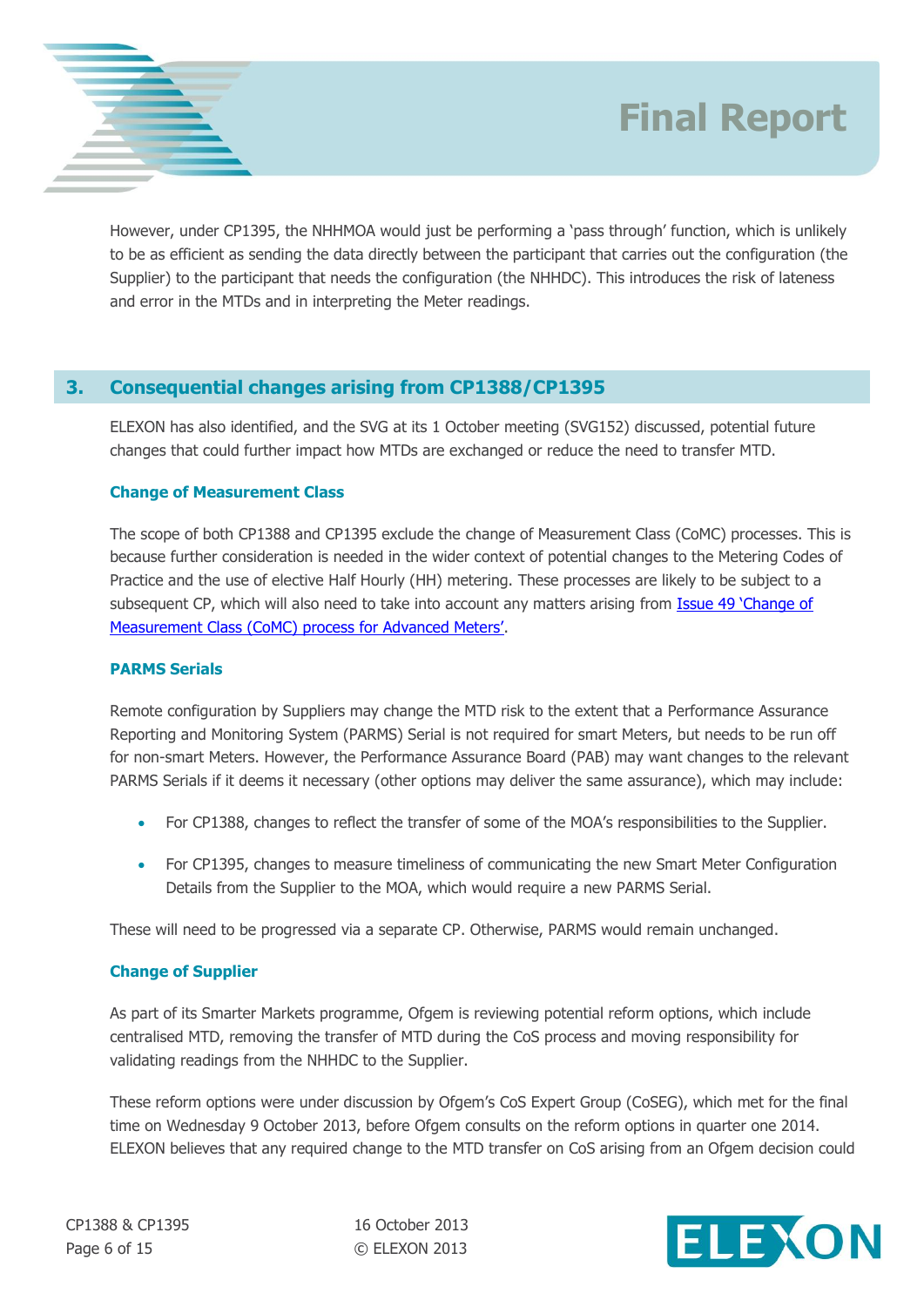

be managed as an incremental change to CP1395. However, this would not necessarily have been the case with CP1388, which had longer lead times and would likely be disruptive to its implementation.

## **4. Impacts and costs**

We have only included the impacts and costs for CP1395 here.

#### **Central impacts and costs**

#### CP1395

| <b>ELEXON costs and impacts</b> |                               |                                |  |  |  |  |  |
|---------------------------------|-------------------------------|--------------------------------|--|--|--|--|--|
| <b>Document changes</b>         | <b>System changes/impacts</b> | <b>Total</b>                   |  |  |  |  |  |
| BSCP504                         | No BSC System changes or      | 1 man day equating to $E240^6$ |  |  |  |  |  |
| BSCP514                         | impacts identified            |                                |  |  |  |  |  |
| SVA Data Catalogue Volume 1     |                               |                                |  |  |  |  |  |

We issued the redlined changes for IA, using BSCP514 v26.0, which will come into effect on 7 November 2013.

#### **Party impacts and costs**

Most participants did not provide actual costs but gave qualitative responses.

#### CP1395

| <b>Party impacts</b> |                                                                                                                                                                                                                  |  |  |  |
|----------------------|------------------------------------------------------------------------------------------------------------------------------------------------------------------------------------------------------------------|--|--|--|
| <b>Party type</b>    | <b>Impact and costs</b>                                                                                                                                                                                          |  |  |  |
| Supplier             | Less change than CP1388 in terms of processes, systems and training to handle<br>new Smart Meter Configuration Details flow or setting up of bi-lateral<br>arrangements for communicating configuration details. |  |  |  |
| <b>NHHMOA</b>        | Less impact where the NHHMOA role is "in-house", as will be able to use<br>"underpin" processes.                                                                                                                 |  |  |  |
| <b>NHHDC</b>         | Some training likely to be required. NHHDCs are likely to require processes to<br>ensure Meter readings are paired with correct configuration details.                                                           |  |  |  |
| I DSO                | Some training likely to be required.                                                                                                                                                                             |  |  |  |



<sup>&</sup>lt;sup>6</sup> Includes all activities associated with implementing this proposal.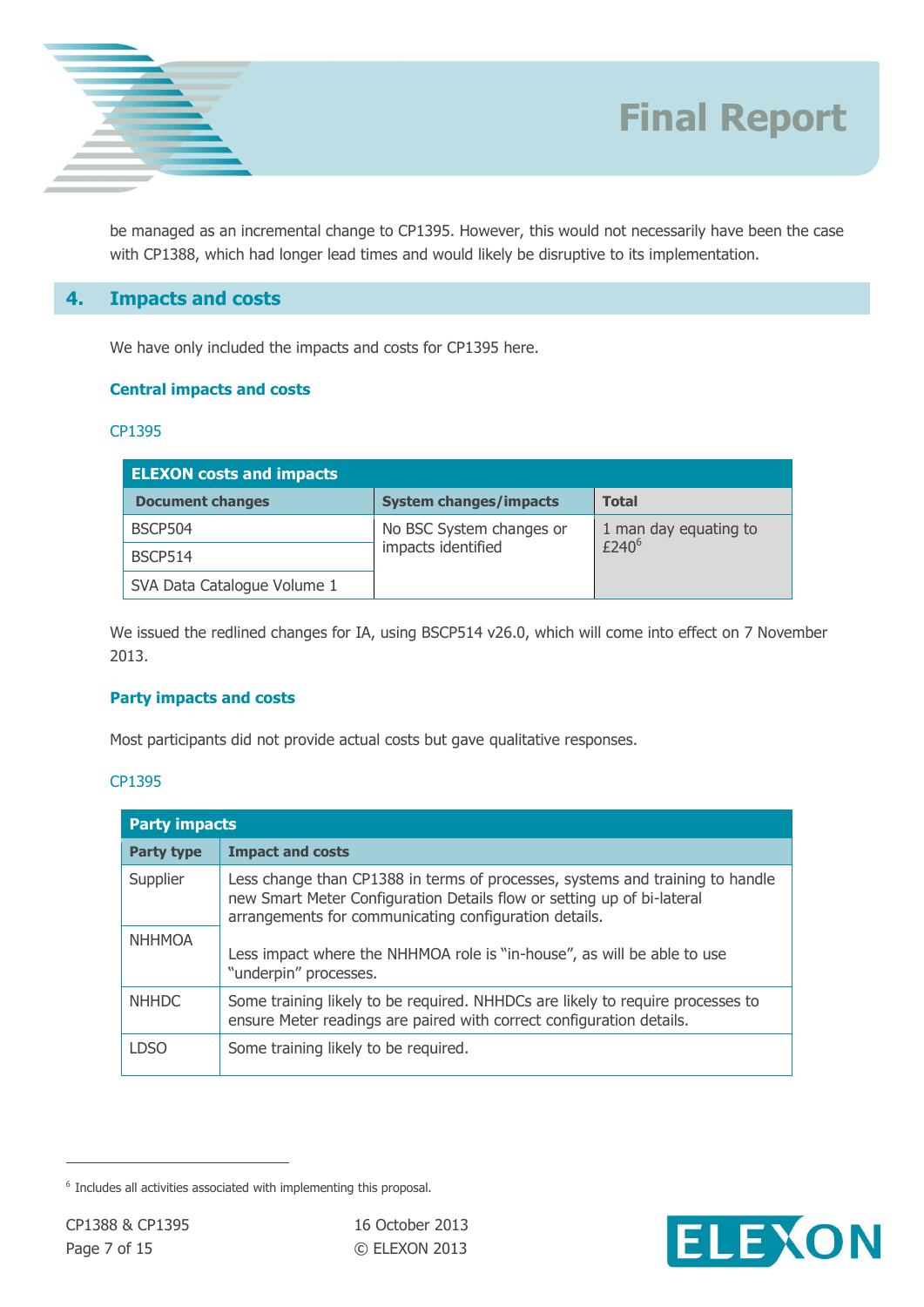



CP1388 and CP1395 were both proposed for implementation on 26 February 2015 as part of the February 2015 BSC Systems Release. This was to give Suppliers, LDSOs and Supplier Agents sufficient time, based on IA responses, to implement changes prior to the mass rollout later that year and also enable those that wish to rollout earlier to do so under these arrangements.

### **6. Industry views**

With the approval of P292 and an alternative detailed solution in CP1395, ELEXON was able to consult again on CP1388, and did so under a joint IA. It also allowed the SVG rather than the Panel to make a decision on which detailed solution to implement, if any.

We issued CP1388 for a second IA along with CP1395 through CPC00729 on 26 July 2013. We received:

- 17 responses for CP1388, of which seven agreed (one with a caveat) and 10 disagreed; and
- 16 responses for CP1395, of which nine agreed and seven disagreed.

The breakdown of responses is shown in the following table and the full collated participant responses to CP1388 and CP1395 are available on the individual [CP pages on the BSC Website.](http://www.elexon.co.uk/change-proposal/cp1395/)

| <b>Summary of responses for CP1388 and CP1395</b> |                                                                                    |                         |                          |               |  |  |  |
|---------------------------------------------------|------------------------------------------------------------------------------------|-------------------------|--------------------------|---------------|--|--|--|
| <b>Organisation</b>                               | <b>Capacity in which organisation</b><br>operates (Supplier, LDSO etc.)            | <b>CP1388</b><br>Agree? | <b>CP1395</b><br>Agree?  | <b>Impact</b> |  |  |  |
| Utilita Energy Ltd                                | Supplier                                                                           | <b>No</b>               | Yes                      | Yes           |  |  |  |
| Western Power Distribution                        | <b>LDSO</b>                                                                        | Yes                     | <b>No</b>                | Yes           |  |  |  |
| <b>BGlobal Metering Limited</b>                   | HHDC, NHHDC, HH Data Aggregator<br>(DA), NHHDA, HHMOA and NHHMOA                   | <b>No</b>               | Yes                      | Yes           |  |  |  |
| TMA Data Management Ltd                           | HHDC, HHDA, NHHDC and NHHDA                                                        | <b>No</b>               | Yes                      | Yes           |  |  |  |
| <b>IMServ Europe Ltd</b>                          | HHDC, NHHDC, HHMOA, NHHMOA,<br>HHDA, NHHDA                                         | Yes                     | <b>No</b>                | Yes           |  |  |  |
| GDF SUEZ Marketing Ltd                            | Supplier                                                                           | <b>No</b>               | Yes                      | Yes           |  |  |  |
| Spark Energy                                      | Supplier                                                                           | <b>No</b>               | $\overline{\phantom{a}}$ | $Yes/-$       |  |  |  |
| Siemens Metering,<br>Communications & Services    | NHHMOA, NHHDC, NHHDA, HHMOA,<br>HHDC, HHDA, Central Volume<br>Allocation (CVA) MOA | Yes                     | N <sub>0</sub>           | Yes           |  |  |  |
| ScottishPower                                     | Generator, Supplier, LDSO, Supplier<br>Agents                                      | <b>No</b>               | <b>No</b>                | Yes           |  |  |  |
| <b>Electricity North West</b><br>Limited          | <b>LDSO</b>                                                                        | Yes                     | <b>No</b>                | <b>No</b>     |  |  |  |
| <b>EDF Energy</b>                                 | Supplier, NHHDC, NHHMOA, HHMOA                                                     | Yes                     | No.                      | Yes           |  |  |  |
| <b>SSE</b>                                        | Supplier, NHHMOA, NHHDC                                                            | <b>No</b>               | Yes                      | Yes           |  |  |  |

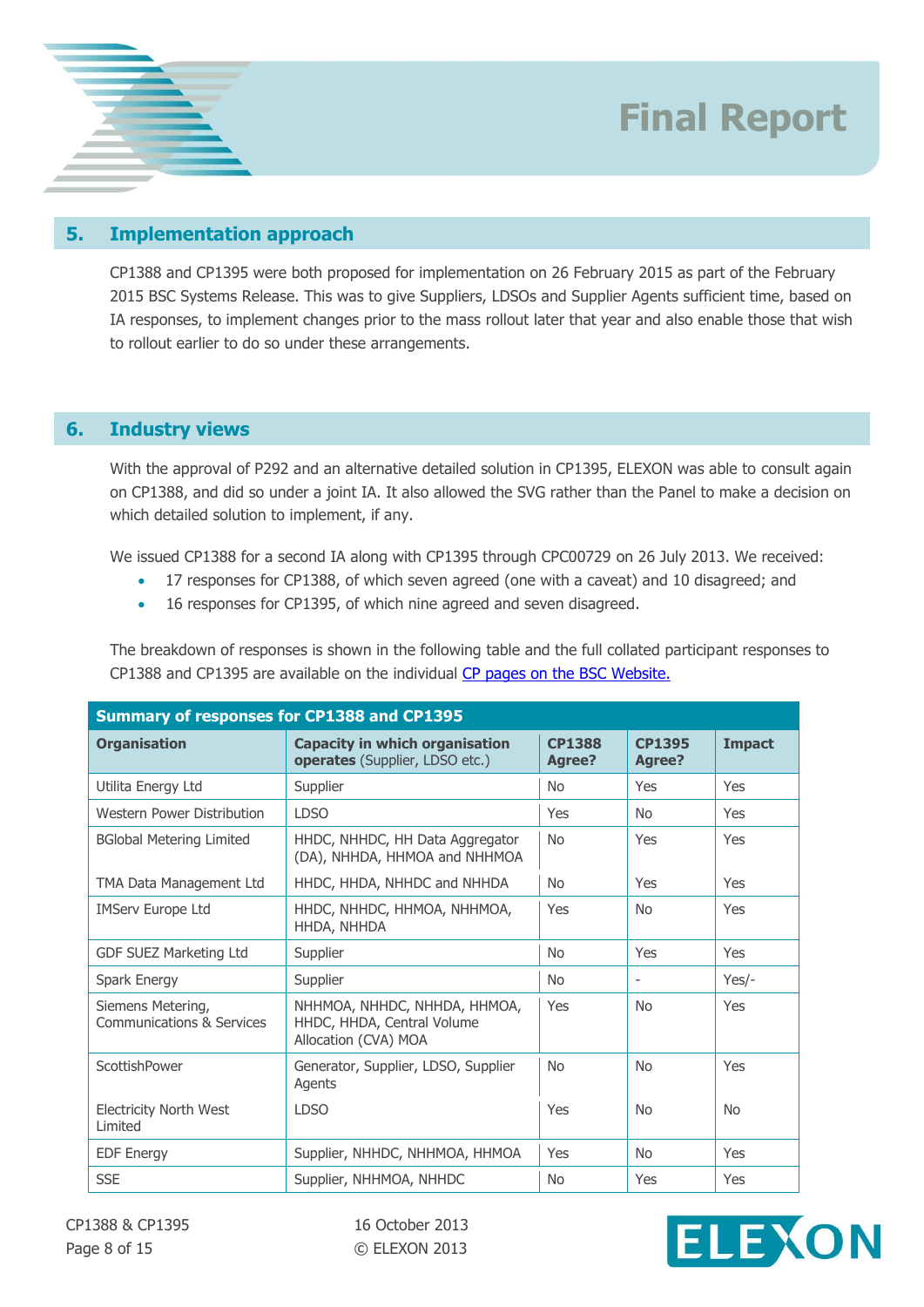

| <b>Summary of responses for CP1388 and CP1395</b> |                                                                         |                         |                         |               |  |  |  |
|---------------------------------------------------|-------------------------------------------------------------------------|-------------------------|-------------------------|---------------|--|--|--|
| <b>Organisation</b>                               | <b>Capacity in which organisation</b><br>operates (Supplier, LDSO etc.) | <b>CP1388</b><br>Agree? | <b>CP1395</b><br>Agree? | <b>Impact</b> |  |  |  |
| Total Gas & Power                                 | Supplier                                                                | <b>No</b>               | Yes                     |               |  |  |  |
| Haven Power Ltd                                   | Supplier                                                                | <b>No</b>               | Yes                     | Yes           |  |  |  |
| British Gas                                       | Supplier, MOA                                                           | <b>No</b>               | Yes                     | Yes           |  |  |  |
| E.ON                                              | Supplier                                                                | Yes                     | <b>No</b>               | Yes           |  |  |  |
| Npower                                            | Supplier and Supplier Agents (HH and<br>NHH)                            | $Yes - with$<br>caveats | Yes                     | Yes           |  |  |  |

During this consultation, we asked some specific questions relating to these changes. The responses to these are captured under Attachment B. The following is a summary of the consultation responses.

#### Summary of participant views on CP1388

From the second consultation, those that supported CP1388 noted that:

- The provision of asset details from the MOA to Supplier remains unchanged.
- It has less risk of failure due to a single source of MTDs sent to DC and LDSO and provided from the party with BSC obligations and responsibilities for sending them.
- It is simpler and more efficient.
- It has a single point of contact in the case of missing MTDs.
- The Supplier could validate MTDs against Registration data held in SMRS to ensure consistency before passing it to other parties.

Those that are against CP1388 noted that:

- It results in significant change to the Supplier responsibilities, which will be costly and disruptive to implement and which are unlikely to be an enduring solution.
- Two distinctly different processes for MTD distribution will create a 'two tier process', which will increase the complexity of the process and therefore increase the risk to Settlement.
- There will be additional complexity in determining the source of missing data for escalation purposes.
- Major changes to the current processes may result in the need for re-certification, which will increase costs and implementation timescales.

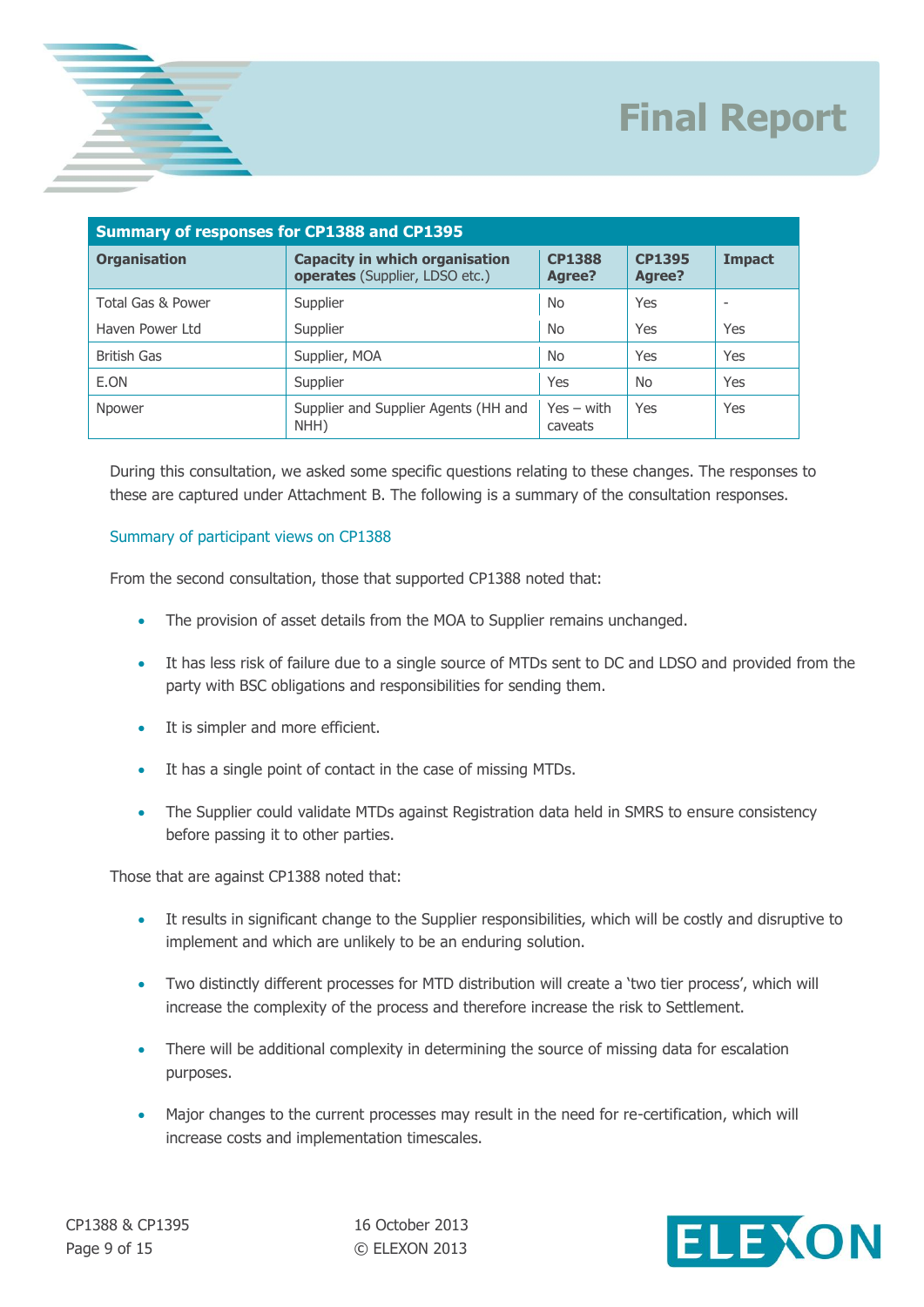



 Suppliers may struggle to relate tariffs and SSCs together in their systems, which could result in them providing erroneous configuration detail flows or none.

#### Summary of participant views on CP1395

Those that supported CP1395 noted that:

- The party with experience and expertise takes responsibility for this activity.
- It is the simplest solution, complying with the 'minimal change principle' utilising existing flows, systems and processes, and therefore is the least risky to implement.
- When attending a site, the MOA being informed of the configuration of the Meter will be better placed to makes sure it collects all the register readings if requested by Supplier, which will also aid Suppliers in achieving their Supplier Licence Condition 12 obligations, which relate to theft and inspection of Meters.
- The points of failure already exist with the timely provision of MTDs to the NHHDC being a focus of the PAB.
- Any risk could be mitigated through appropriate controls; such as follow up processes where by the Supplier ensures that the NHHDC has received the MTDs and Meter readings.
- Improvements to MTDs distribution could be introduced at a later date based on evidence rather than assumption. This could either be based on experience and testing with the DCC or through an enduring solution when registration is brought into the DCC.

Those that are against CP1395 noted that:

- By adding an additional party into the process, which isn't the originator of the configuration details and which will be different from the party providing the Meter readings, will increase:
	- $\circ$  the risk that MTDs become corrupted/misaligned or not passed on at the same time as the Meter readings, which in turn can result in the readings being misinterpreted or delayed in the event that a read is received before configuration details; and
	- o the number and complexity of intra-party queries.
- It does not resolve the current issue with the inconsistency of data between the D0149/D0150 and these conflicting with the Registration data provided by the Supplier.
- Recipients of dataflows (MTDs and Meter readings) will not know which sets they are expecting to receive.

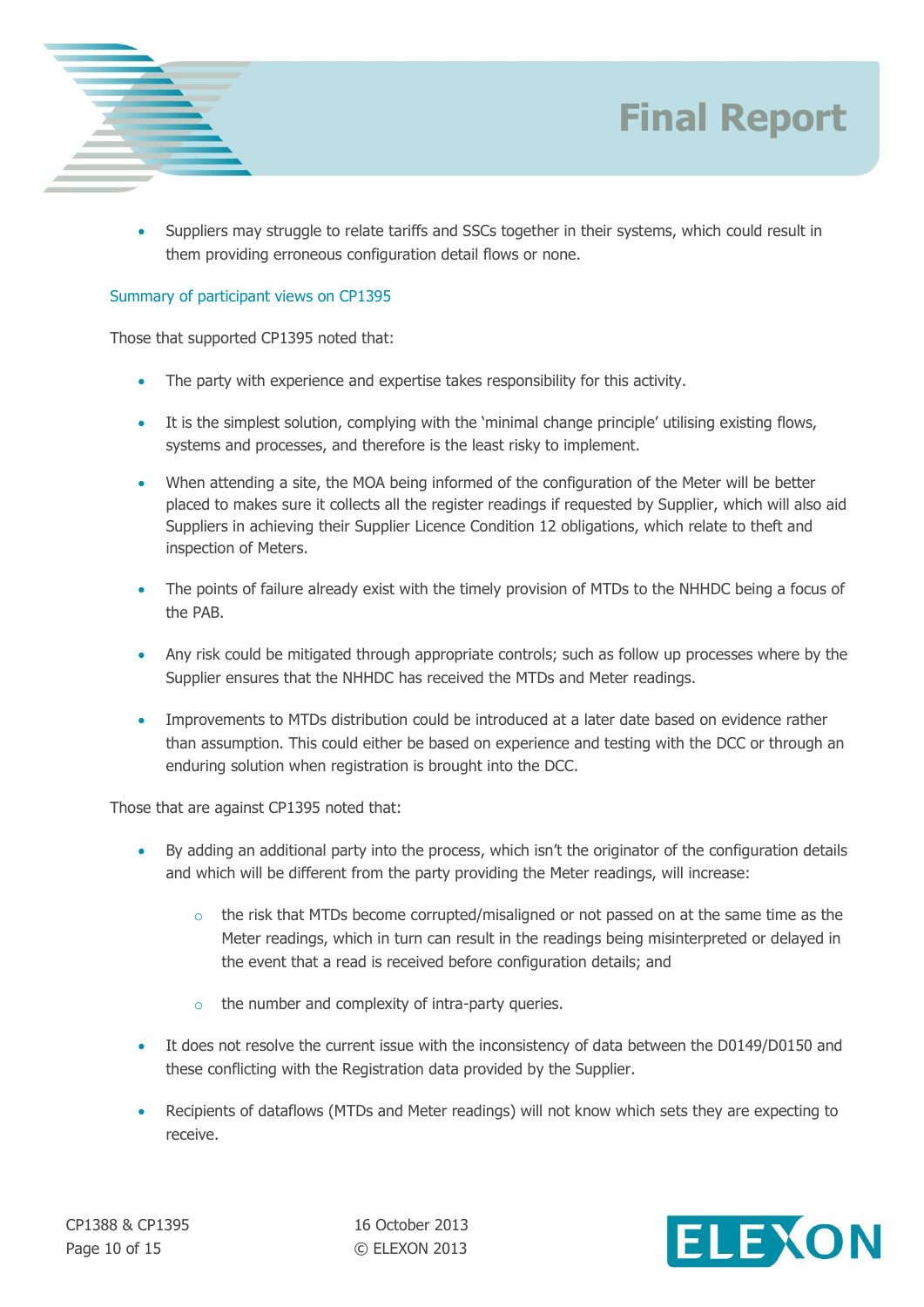



- Less defined demarcation between smart and legacy Meters, which may lead to errors being carried forward into future smart processes.
- Over reliance on bilateral arrangements for the communication of information.

#### Summary of views for those against any change

One Party is against either change. This Party noted that:

- Suppliers should determine how distributing MTDs should be carried out and what mitigation techniques should be put in place, recognising that some Suppliers might wish to continue distributing MTDs through an MOA, but that others should be allowed the option of distributing them directly.
- Smart metering will have benefits for the following, which will reduce the need for any BSC governance around these Metering Systems:
	- o the Performance Assurance Framework (PAF), in particular the top NHH Settlement Risks, which should lead to the PAF focus for NHH Settlement Risks moving to minor issues; and
	- $\circ$  a reduction in the costs of managing the Settlement arrangement.
- The level of MOA intervention will reduce for smart Meters during rollout (and cease completely at the end of rollout), so processes for smart Meters aren't required as they will have no direct impact on Settlement.
- The industry should concentrate on developing the SEC to meet all smart Meter requirements, separating out the smart requirements into the SEC and legacy arrangements in the BSC Procedures.

#### Timescales for transfer of data for CP1395

One of the questions asked in the consultation was in regard to the timescales for transfer of data, as set out in CP1395. This proposal does not suggest changing the existing timescales. However, it was necessary to ask the question as this CP would introduce the additional step in the process (Supplier sending configuration details to the MOA before it provides these to the NHHDC), which could cause delays. Most agreed that the timescales were appropriate, with:

- two recognising that this would remain in line with legacy arrangements;
- one stating that there would be sufficient time; and
- another noting that it would may be useful to have a specific timescale for the Supplier to provide the configuration details to the MOA.

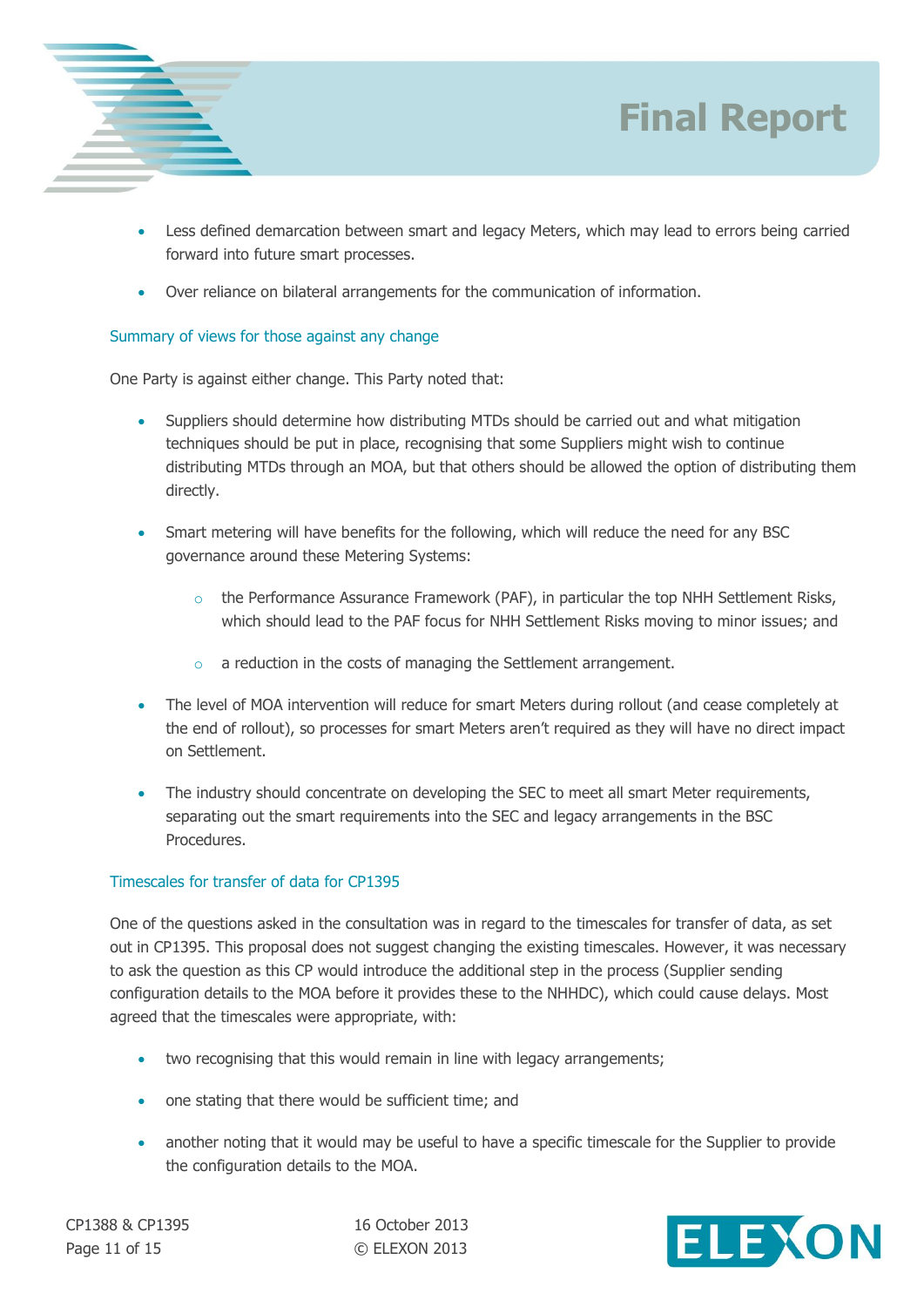

Of those respondents who thought that the timescales should be changed only two provided comment. Those comments were split, with:

- one thinking that MOAs would fail to meet the 10 Working Days (WDs) as they were more likely to be waiting for the Supplier to provide the configuration details; and
- the other thought that remote configuration of the Meter would result in quicker provision on the MTDs, so would like to see the timescales reduced to one WD.

It is our view that whatever CP is approved, if any, further changes in regard to timescales may become necessary, but that this should be assessed based on evidence.

### **Comments on the proposed redlining**

We received several comments relating to the redlined changes to both CP1388 and CP1395.

## **7. SVG views and recommendation**

ELEXON presented CP1388 and CP1395 to the SVG at its meeting on 1 October 2013 [\(SVG152/09\)](http://www.elexon.co.uk/meeting/svg-152) and provided details of the background, solution, impacts and industry views for the two changes.

ELEXON and the majority of SVG believe, however, that whilst there may still be issues for smaller participants under CP1395, it would better facilitate competition than the alternative of CP1388 or the 'no change' option.

The Panel has delegated authority to the SVG to approve CPs impacting the Supply Volume Allocation aspects of the BSC<sup>7</sup>. However, under the SVG's Terms of Reference, where the SVG is unable to make a unanimous decision and the SVG Chairman feels that no decision is possible then the matter is referred to the next Panel meeting for determination.

The SVG could not make a unanimous decision with respect to CP1388 nor CP1395. As such it fell to the Panel to make a decision. A minority felt that 'no change' was an option but preferred CP1395 if any change was to be implemented. A minority felt that CP1388 was the better solution and the majority felt that CP1395 was the better solution. It therefore:

a) **RECOMMENDED** by majority that the BSC Panel reject CP1388 and approve CP1395 for implementation on 26 February 2015, as part of the February 2015 BSC Release;



 $7$  Where the total central implementation cost is less than £150,000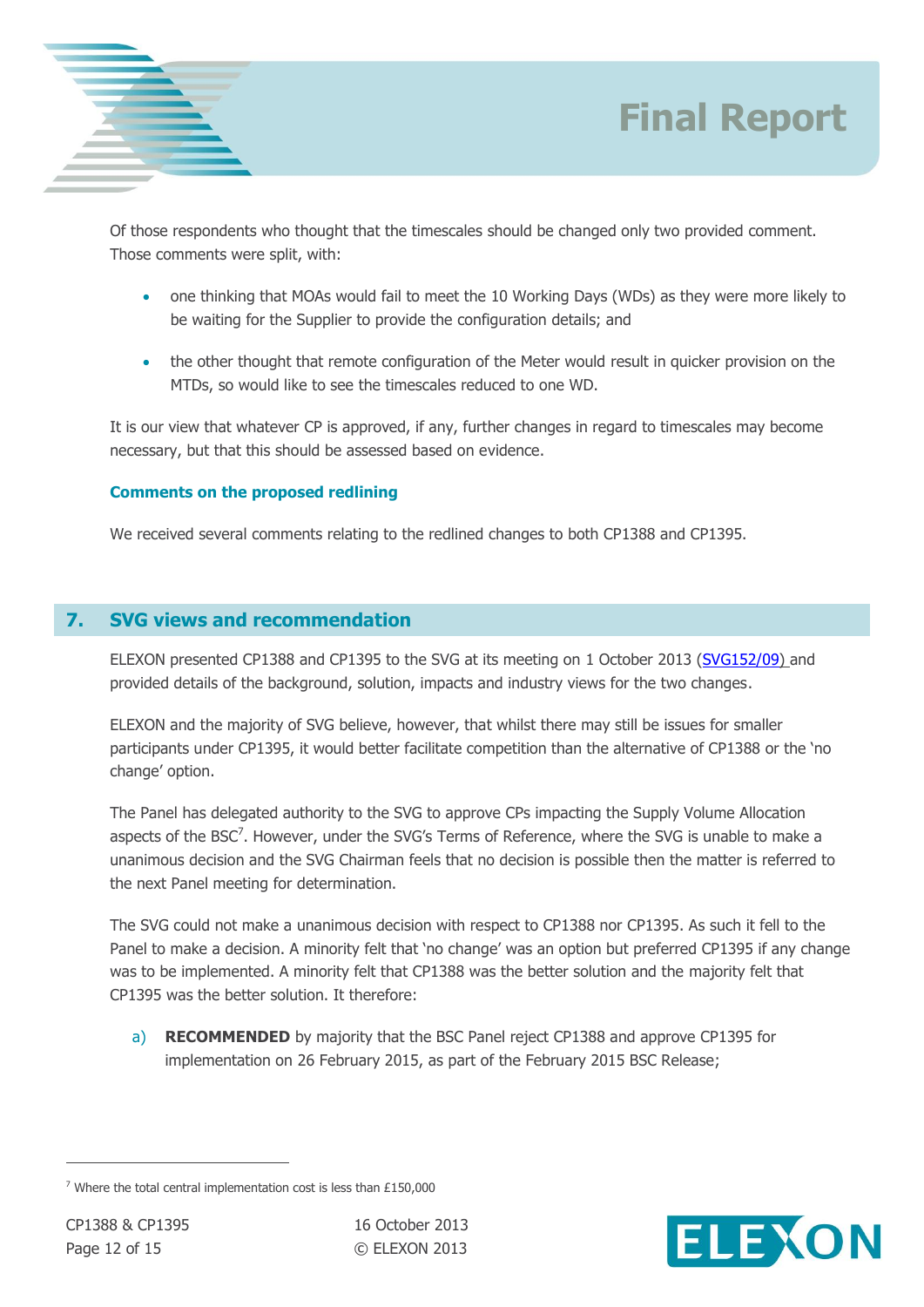



c) **AGREED** that the CP1388 proposed amendments to BSCP504, BSCP514, BSCP515, SVA Data Catalogue volume 1 and SVA Data Catalogue volume 2 deliver the aims of CP1388.

ELEXON will publish the final minutes on the **SVG152 pages** once approved at the November 2013 meeting.

### **8. BSC Objectives**

During the discussions at SVG on 1 October, the Panel Sponsor asked for SVG's views on whether the changes will continue to facilitate achievement of the Applicable BSC Objective(s). To support the Panel's deliberations, ELEXON presented a view on how each CP facilitates the Objectives to the Panel. This was based on ELEXON's review of the information it provided via the SVG and the SVG's majority view.

#### BSC Objective (d)

It is ELEXON and SVG's majority view that both CP1388 and CP1395 better facilitate Applicable BSC Objective (d) 'promoting efficiency in the implementation of the balancing and settlement arrangements' by enabling Suppliers and MOAs to fulfil their future responsibilities.

ELEXON noted that CP1395 allows Suppliers with in-house MOA functions to agree bilateral arrangements, whilst providing an industry 'standard configuration details' flow for those who wish to use it. As such, CP1395 represents a lower cost interim solution pending further smart developments. Therefore, we recommended that CP1395 should be implemented as it introduces an industry standard for Suppliers to notify MOAs of smart Meter configuration details. We also noted that because of the conflicting views and uncertainty it would not have been prudent to implement the more complicated CP1388 solution at this point in time, whatever its merits as a longer term solution.

#### BSC Objective (c)

It is also ELEXON's and the majority view of the SVG that due to the costs, both in terms of implementation and longer-term running of two parallel arrangements (legacy and smart), that CP1388 would not better facilitate Applicable BSC Objective (c) 'promoting effective competition in the generation and supply of electricity and (so far as consistent therewith) promoting such competition in the sale and purchase of electricity' due to the impact that this would have had on smaller Suppliers and their MOAs.

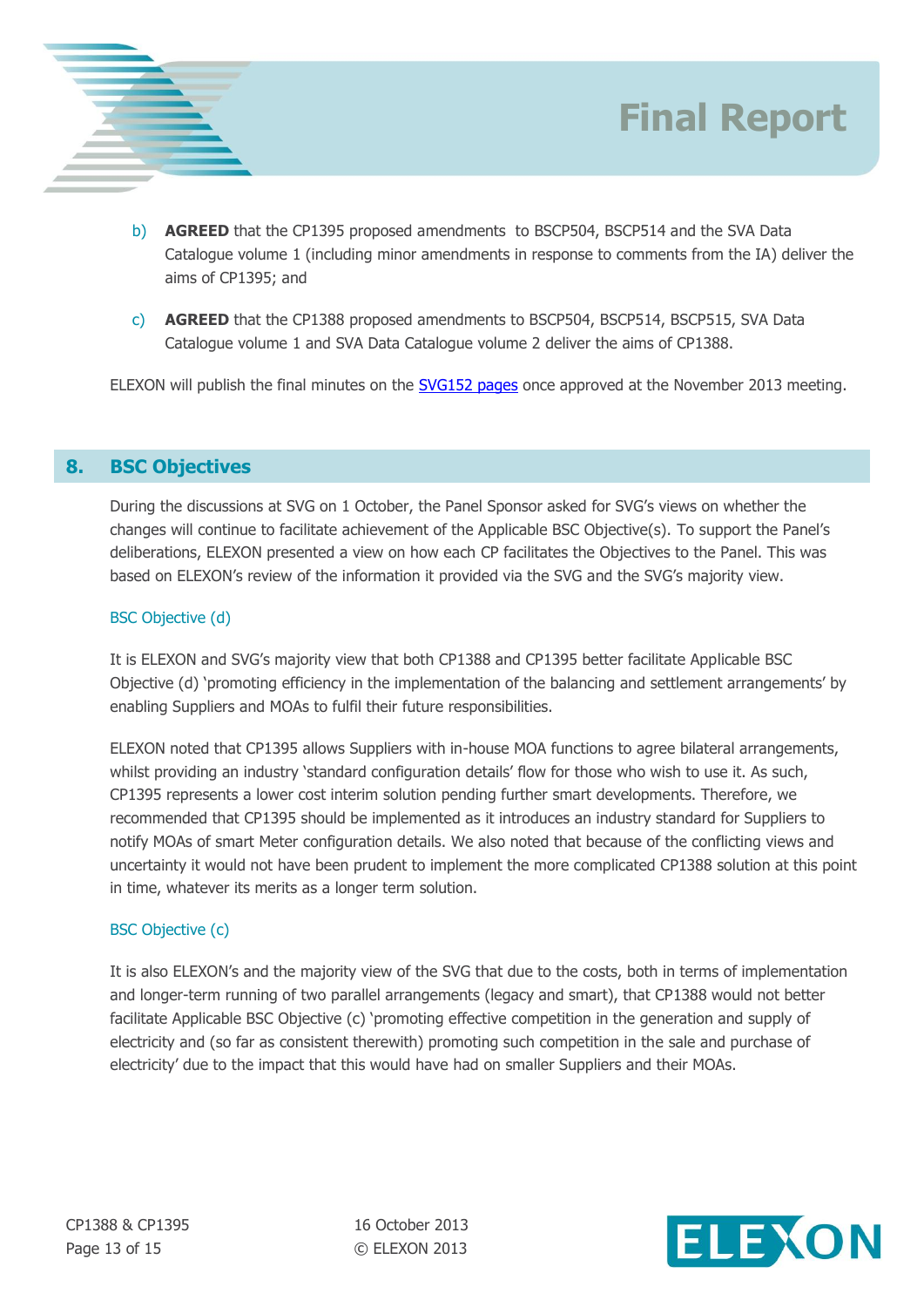

## **9. Final decision**

ELEXON presented CP1388 and CP1395 to the Panel at its meeting on 10 October 2013 [\(217/07\)](http://www.elexon.co.uk/meeting/bsc-panel-217/) and provided details of the background, solution, impacts and industry views for the two changes; along with the majority and minority views of the SVG.

ELEXON gave the Panel a recap of the recent developments of CP1388 and CP1395. It informed the Panel that both CPs are mutually exclusive and therefore the Panel could not approve both CPs, but could reject both CPs, approve CP1395 and reject CP1388 or vice versa. It also clarified that the Panel also had the option to defer for further review.

The Panel noted that that rejecting both CPs would not result in a 'no change approach', as BSC Parties would still need to make changes to incorporate Supplier responsibility of MTDs for smart Meters and that this would have meant that such practices would be developed in isolation with no industry standard. The Panel noted that such an approach could lead to increased risk, which would need to be mitigated through the PAF.

The Panel discussed deferral in relation to the two CP's interactions with Ofgem's Smarter Markets programme. ELEXON noted that there are three potential reform options identified by the Smarter Markets CoS project, which could have an impact on the distribution of MTDs.

- The centralisation of data processing and data aggregation, which is a longer term reform to be discussed further by the Settlement Reform project.
- The centralisation of registration data, which may or may not include MTDs, identified as a longer term system change (for 2018 or later).
- The earliest potential reform would de-couple the transfer of MTDs from the processing of CoS readings, which is not expected to begin until Ofgem has published its response to the CoS consultation (scheduled for March 2014).

The Panel noted that CP1388 and CP1395 address all business events where MTDs are exchanged, and not just CoS, so these changes will be needed irrespective of any CoS reforms.

The Panel considered whether the SEC Panel should be consulted to ensure the Panel are not acting in isolation and noted that the scope of the SEC includes the interface between DCC users and smart Meters (via the DCC), but excludes the interfaces between Suppliers and their agents for Settlement purposes. ELEXON confirmed that DECC had made the boundaries of responsibility clear by including the distribution of MTDs in the scope of its consequential changes working group.

The Panel noted the key concerns surrounding CP1388. It noted that the majority view of SVG is that CP1388 is too complex and too large a step, which may need to be backed out at considerable risk of cost; whilst CP1395 is a smaller step in the right direction and has the least impact on smaller parties. A Panel